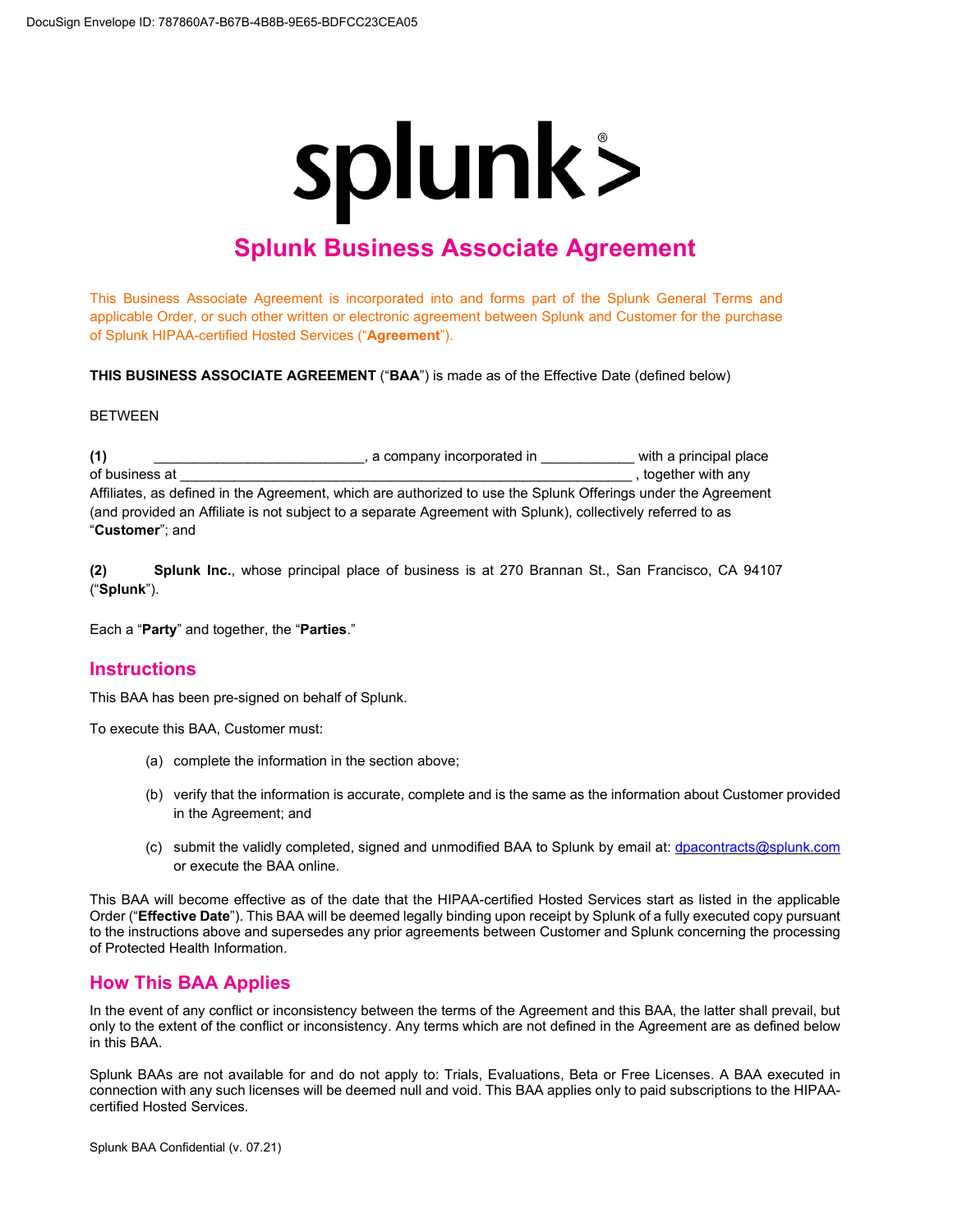During the term of the Agreement, Customer may be acting as a: 1) Covered Entity; 2) Business Associate of a Covered Entity; 3) or a Business Associate of a Business Associate ("Secondary BA"). Splunk may have incidental access to Protected Health Information processed through the HIPAA-certified Hosted Services and may be acting as a Business Associate under HIPAA Rules.

This BAA sets forth Splunk's obligations as a Business Associate only and does not require Splunk to carry out Customer's obligations as a Covered Entity, Business Associate or Secondary BA.

#### **Agreement**

Subject to the terms of the Agreement, the below terms and conditions apply to Splunk as a Business Associate.

#### **1. Obligations and Activities of Splunk**

Splunk agrees to:

- (a) Not Use or Disclose Protected Health Information other than as permitted or required by this BAA or as Required By Law;
- (b) Use appropriate safeguards and comply with Subpart C of 45 CFR Part 164, as applicable and feasible, with respect to Electronic Protected Health Information to prevent its Use or Disclosure except as provided for by this BAA;
- (c) Report to Customer the: i) Use or Disclosure of Protected Health Information not provided for by this BAA; ii) Breaches of Unsecured Protected Health Information of which it becomes aware without unreasonable delay, and in no case later than sixty (60) calendar days after discovery, as required by 45 CFR 164.410; and iii) Security Incident(s). The timing of other reporting will be made consistent with Splunk's and Customer's legal obligations. Splunk's obligation to report under this section is not and will not be construed as an acknowledgement of any fault or liability with respect to any Use, Disclosure, Breach, or Security Incident. The Breach notification required by this section shall include, to the extent possible: (a) a brief description of what happened, including the date of the Breach and the date of the discovery of the Breach, if known; (b) a description of the types of Unsecured Protected Health Information that were involved in the Breach (such as whether full name, social security number, date of birth, home address, account number, diagnosis, disability code, or other types of information were involved); and (c) a brief description of what the Covered Entity involved is doing to investigate the Breach, to mitigate harm to Individuals, and to protect against any further Breaches;
- (d) Splunk monitors routine and ongoing unsuccessful attempts to gain unauthorized access to Splunk's Information System, including but not limited to pings, port scans, denial of service attacks, unsuccessful log-on attempts and other broadcast attacks on Splunk's firewall. Notwithstanding Section 1(c)(iii) above, Customer acknowledges and agrees that even if such events constitute a Security Incident, Splunk will not be required to provide any notice under this BAA provided that no such incident results in unauthorized Access, Use or Disclosure of Electronic Protected Health Information;
- (e) In accordance with 45 CFR 164.502(e)(1)(ii) and 164.308(b)(2), if applicable, require any Subcontractors that create, receive, maintain or transmit Protected Health Information on behalf of Splunk to agree in writing to (1) the same restrictions and conditions that apply to Splunk with respect to such Protected Health Information, (2) appropriately safeguard the Protected Health Information and (3) comply with the applicable requirements of 45 CFR Part 164 Subpart C of the Security Rule;
- (f) Provide Customer with reasonable assistance, through the functionality of the HIPAA-certified Hosted Services, in fulfilling its obligations regarding Individual access and amendment pursuant to 45 CFR 164.524 and 45 CFR 164.526. Splunk reserves the right to charge for such assistance;
- (g) Within thirty (30) days of receipt of a written request from Customer, Splunk will provide Customer with information reasonably required for Customer to respond to an Individual request for an accounting of Disclosures pursuant to 45 CFR 164.528; and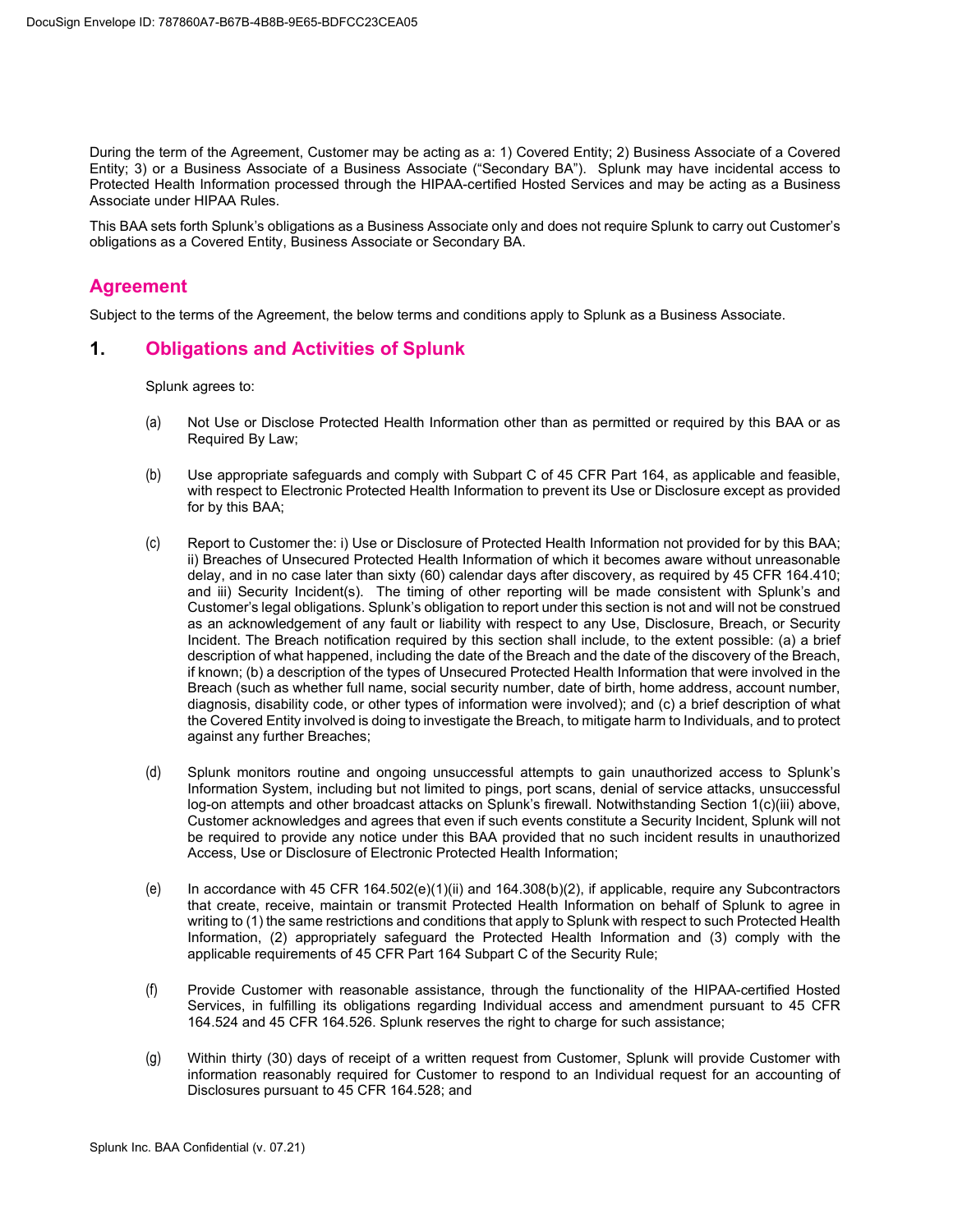(h) Make its internal practices, books and records relating to the Use and/or Disclosure of Protected Health Information received from the Customer available to the Secretary of the Department of Health and Human Services for purposes of determining compliance with the HIPAA Rules, subject to attorney-client and other applicable legal privileges or protections.

#### **2. Obligations and Responsibilities of Customer**

- (a) Customer will comply fully with its obligations under the HIPAA Rules.
- (b) Customer will not place any restrictions in a notice of privacy practices under 45 CFR 164.520 that will conflict with applicable law or Splunk's obligations under this BAA. Customer agrees that any reports, notifications or other notice by Splunk pursuant to this BAA may be made electronically. Customer will provide Splunk with the designated contact information for reporting purposes (e.g., name, email address, etc.) and will update it as needed during the term of this BAA.
- (c) Customer will notify Splunk of any changes in, or revocation of, the permission by an Individual to Use or Disclose Protected Health Information, to the extent that such changes may affect Splunk's Use or Disclosure of Protected Health Information.
- (d) Customer will notify Splunk of any restriction on the Use or Disclosure of Protected Health Information that Customer has agreed to or is required to abide by under 45 CFR 164.522, to the extent that such restriction may affect Splunk's Use or Disclosure of Protected Health Information.
- (e) Customer will be responsible for implementing appropriate privacy and security safeguards to protect its Protected Health Information in compliance with its obligations under HIPAA. Without limitation, it is Customer's responsibility to implement privacy and security safeguards in the systems, applications and software the Customer controls, configures, or otherwise makes accessible in connection with the Agreement and uploads to Splunk.
- (f) Customer will not ask Splunk to Use or Disclose Protected Health Information in any manner that would be impermissible under Subpart E of 45 CFR Part 164 if done by Customer (or Customer's Covered Entity, if applicable). Nothing herein will restrict Splunk from using Protected Health Information for Data Aggregation or management, administration and legal responsibilities of Splunk as permitted by this BAA.

## **3. Permitted Uses and Disclosures by Splunk**

- (a) Splunk may only Use or Disclose Protected Health Information as necessary to perform HIPAA-certified Hosted Services as described in the Agreement.
- (b) Splunk may not Use or Disclose Protected Health Information in a manner that would violate the privacy of an Individual's identifiable health information as outlined in Subpart E of 45 CFR Part 164 if done by Customer (or by Customer's Covered Entity, if applicable), except for the specific Uses and Disclosures set forth below in Sections 3 (c), (d) and (e).
- (c) Splunk may Use and Disclose Protected Health Information to carry out its legal responsibilities under the Agreement and this BAA provided that: (i) the Disclosure is Required by Law; or (ii) Splunk obtains reasonable assurance from the Person to whom the Protected Health Information is Disclosed that it will be held confidentially and Used or further Disclosed only as Required By Law or for the purposes for which it was Disclosed to the Person; and (iii) the Person notifies Splunk of any instances of which it is aware in which the confidentiality of the Protected Health Information has been breached.
- (d) Splunk may provide Data Aggregation services to Customer relating to the Health Care Operations of Customer or if Customer is a Business Associate then to Customer's Covered Entity, to the extent that HIPAA-certified Hosted Services may be deemed Health Care Operations.
- (e) In providing the Hosted Services, Splunk may collect incidental Protected Health Information contained in metadata generated by use of the Hosted Services. Such incidental Protected Health Information does not include Customer Content. Splunk may de-identify any such incidental Protected Health Information in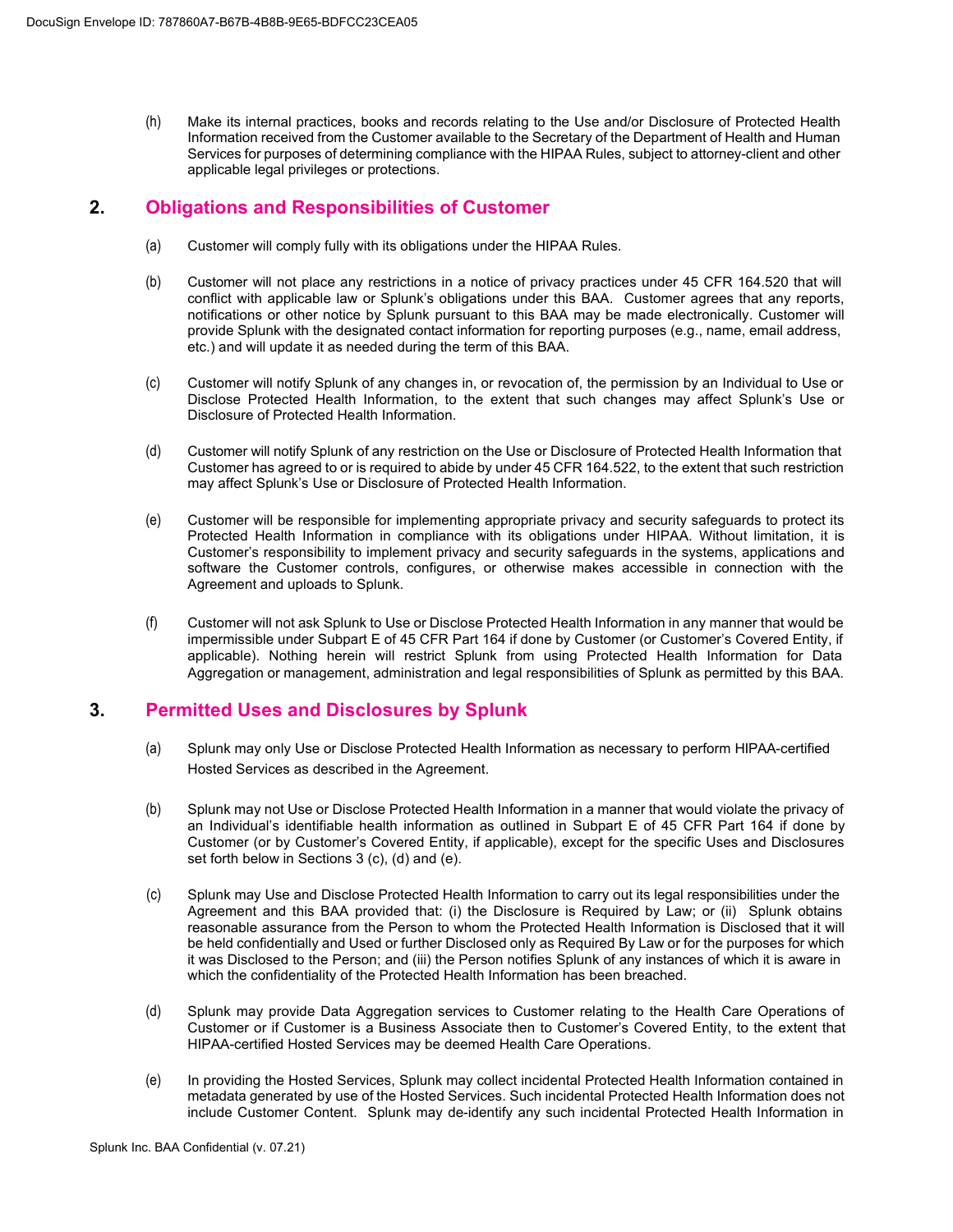accordance with section 164.502(d) of the HIPAA Rules and use, modify and Disclose such de-identified data as permitted by law.

#### **4. Term and Termination**

- (a) **Term**. This BAA is effective as of the Effective Date and will terminate upon the earlier of (i) termination of the Agreement or (ii) termination of this BAA under Section 4(b) or 4(c) below.
- (b) **Termination for Cause by Customer**. Notwithstanding any provision in the Agreement to the contrary, a material breach by Splunk of any provision of this BAA will constitute a material breach of this BAA and applicable sections of the Agreement. Upon Customer's knowledge of a breach or violation of this BAA by Splunk, Customer may require Splunk to cure the breach or end the violation. If Splunk does not cure the breach or end the violation, or if no cure or end of violation is possible, Customer may either (i) immediately terminate this BAA (and applicable sections of the Agreement) upon written notice to Splunk or (ii) if termination is not feasible, Customer will report the violation to the Secretary.
- (c) **Termination for Cause by Splunk**. Upon Splunk's knowledge of a pattern of activity or practice of Customer that constitutes a material breach or violation of Customer's obligations under this BAA or the Agreement, Customer must take reasonable steps to cure the breach or end the violation. If Customer does not cure the breach or end the violation, Splunk may either (i) immediately terminate this BAA (and applicable sections of the Agreement) upon written notice to Customer or (ii) if termination is not feasible, Customer will report the violation to the Secretary.

#### (d) **Obligations Upon Termination**.

- (i) Except as provided in subsections (ii) and (iii) below, upon termination of this BAA for any reason, Splunk will return or destroy all Protected Health Information, in any form, received from Customer or created, maintained or received by Splunk on behalf of Customer, or in possession of Subcontractors or agents of Splunk, if it is feasible to do so. For clarity, Splunk will retain no copies of the Protected Health Information except in circumstances described in sections (ii) and (iii) below.
- (ii) In the event the Parties determine that returning or destroying the Protected Health Information is neither practical nor feasible, Splunk will continue to limit its Uses and Disclosures under the terms of this BAA for so long as it remains under Splunk possession or control.
- (iii) For the avoidance of doubt, Splunk's obligations to return and/or destroy the Protected Health Information as set forth in Section 4(c)(i) will not apply to any Protected Health Information which has been de-identified in accordance with Section 3(e) of this BAA. Customer acknowledges and agrees that Splunk shall be free to continue to use de-identified data without restriction after the termination or expiration of this BAA.
- (e) **Survival**. Sections 4(d) and 5 of this BAA will survive any termination of this BAA.

#### **5. Miscellaneous**

- (a) **Regulatory References**. A reference in this BAA to a section in the HIPAA Rules means the section in effect or as amended.
- (b) **Amendment**. The Parties agree to amend this BAA from time to time as is reasonably necessary for Customer to comply with the requirements of the HIPAA Rules.
- (c) **No Third-Party Beneficiaries**. Except as expressly provided for in the Privacy Rule, there are no thirdparty beneficiaries to this BAA. Splunk's obligations are to Customer only.
- (d) **All other terms of the Agreement** apply to this BAA, including without limitation, choice of law, venue and limitation of liability.